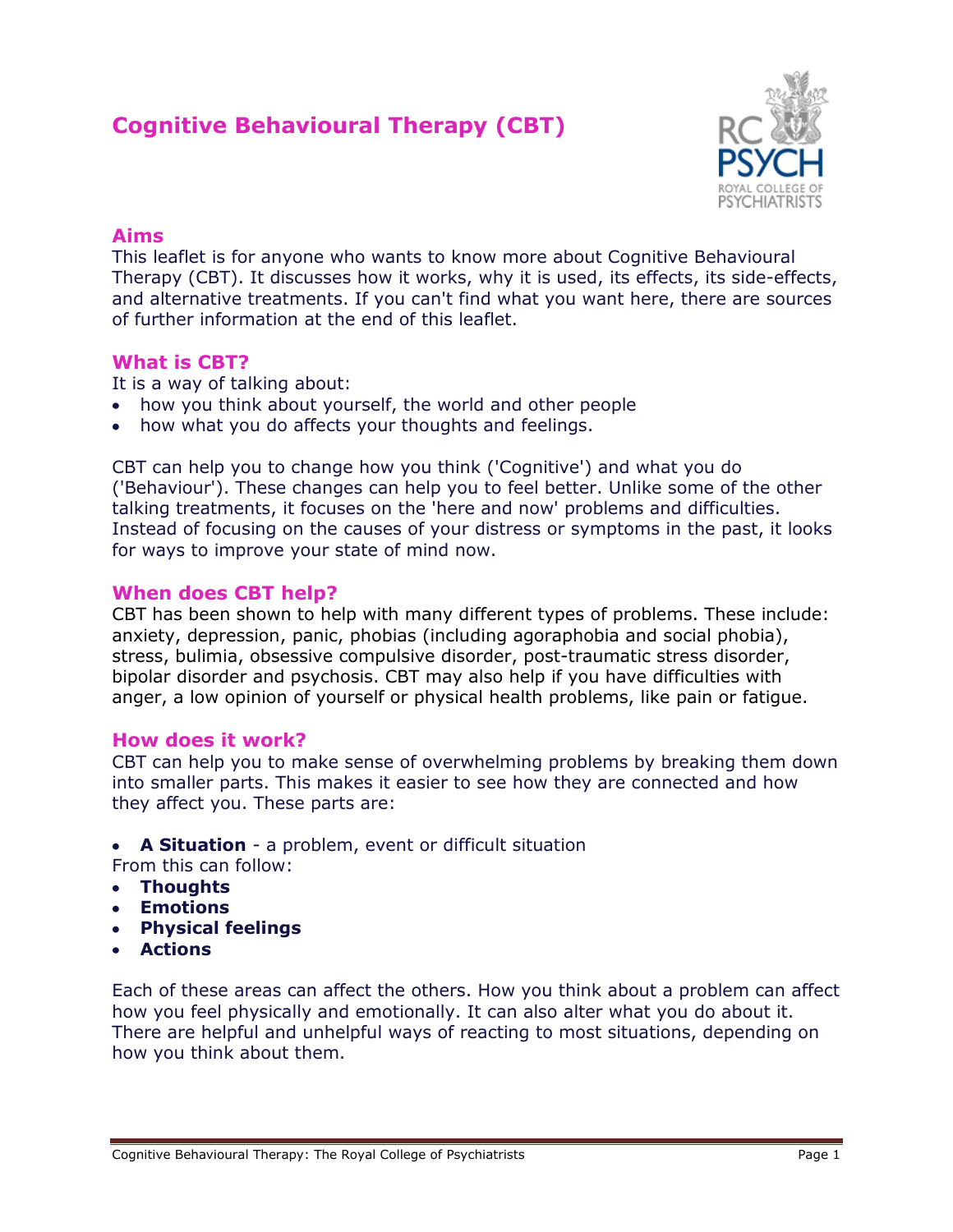| For example:                         |                                                                                                                                                 |                                                                                             |
|--------------------------------------|-------------------------------------------------------------------------------------------------------------------------------------------------|---------------------------------------------------------------------------------------------|
| <b>Situation:</b>                    | You've had a bad day, feel fed up, so go out<br>shopping. As you walk down the road, someone<br>you know walks by and, apparently, ignores you. |                                                                                             |
|                                      | <b>Unhelpful</b>                                                                                                                                | <b>Helpful</b>                                                                              |
| Thoughts:                            | He/she ignored me - they<br>don't like me                                                                                                       | He/she looks a bit wrapped<br>up in themselves - I<br>wonder if there's something<br>wrong? |
|                                      |                                                                                                                                                 |                                                                                             |
| <b>Emotional:</b><br><b>Feelings</b> | Low, sad and rejected                                                                                                                           | Concerned for the other<br>person                                                           |
| <b>Physical:</b>                     | Stomach cramps, low<br>energy, feel sick                                                                                                        | None - feel comfortable                                                                     |
|                                      |                                                                                                                                                 |                                                                                             |
| <b>Action:</b>                       | Go home and avoid them                                                                                                                          | Get in touch to make sure<br>they're OK                                                     |

The same situation has led to two very different results, depending on how you thought about the situation. How you **think** has affected how you **felt** and what you **did**. In the example in the left hand column, you've jumped to a conclusion without very much evidence for it - and this matters, because it's led to:

- a number of uncomfortable feelings
- an unhelpful behaviour.

If you go home feeling depressed, you'll probably brood on what has happened and feel worse. If you get in touch with the other person, there's a good chance you'll feel better about yourself. If you don't, you won't have the chance to correct any misunderstandings about what they think of you - and you will probably feel worse. This is a simplified way of looking at what happens. The whole sequence, and parts of it, can also feedback like this:

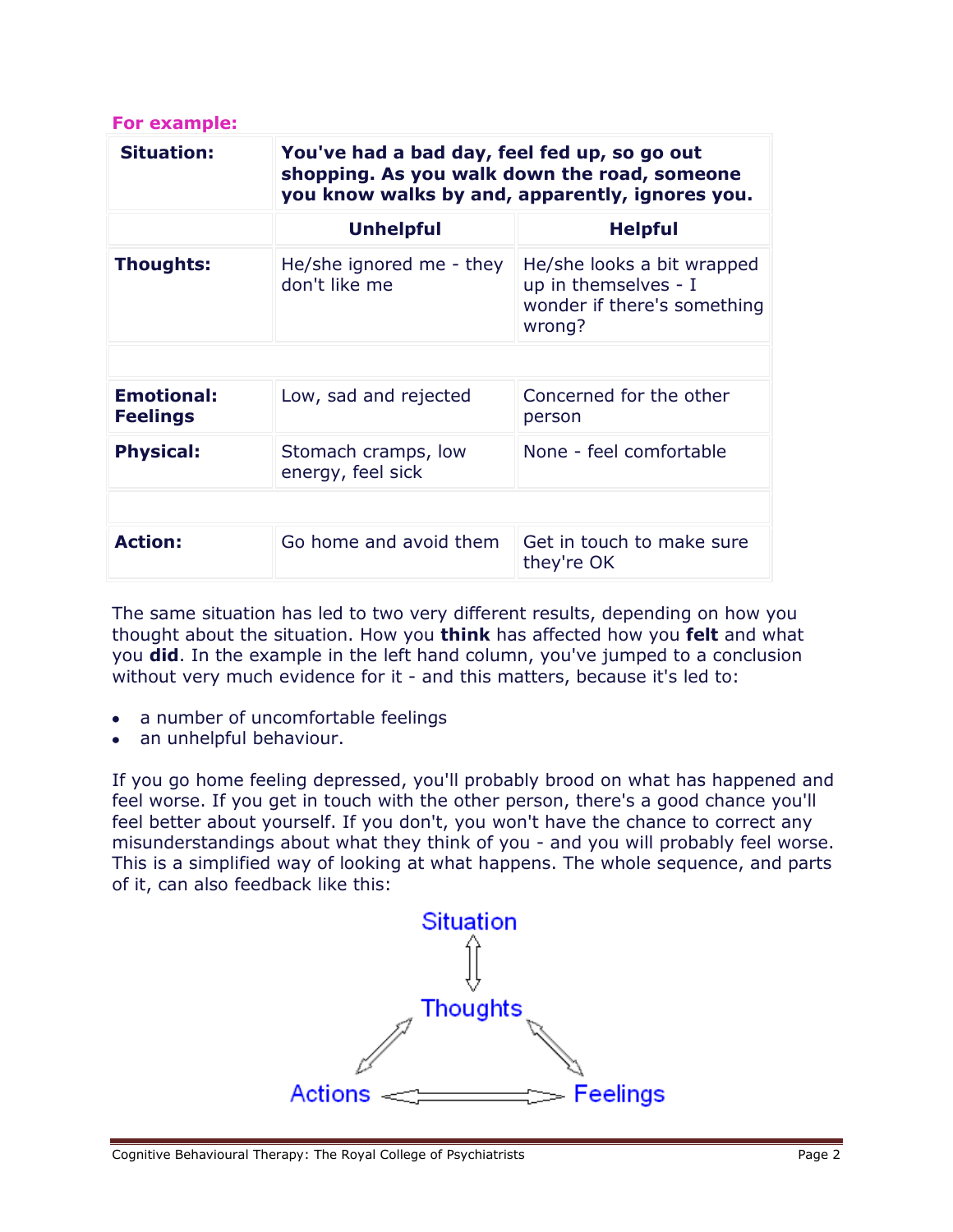This 'vicious circle' can make you feel worse. It can even create new situations that make you feel worse. You can start to believe quite unrealistic (and unpleasant) things about yourself. This happens because, when we are distressed, we are more likely to jump to conclusions and to interpret things in extreme and unhelpful ways.

CBT can help you to break this vicious circle of altered thinking, feelings and behaviour. When you see the parts of the sequence clearly, you can change them and so change the way you feel. CBT aims to get you to a point where you can 'do it yourself', and work out your own ways of tackling these problems.

#### **'Five areas' assessment**

This is another way of connecting all the 5 areas mentioned above. It builds on our relationships with other people and helps us to see how these can make us feel better or worse. Other issues such as debt, job and housing difficulties are also important. If you improve one area, you are likely to improve other parts of your life as well. **'**



# **A Five Areas Assessment**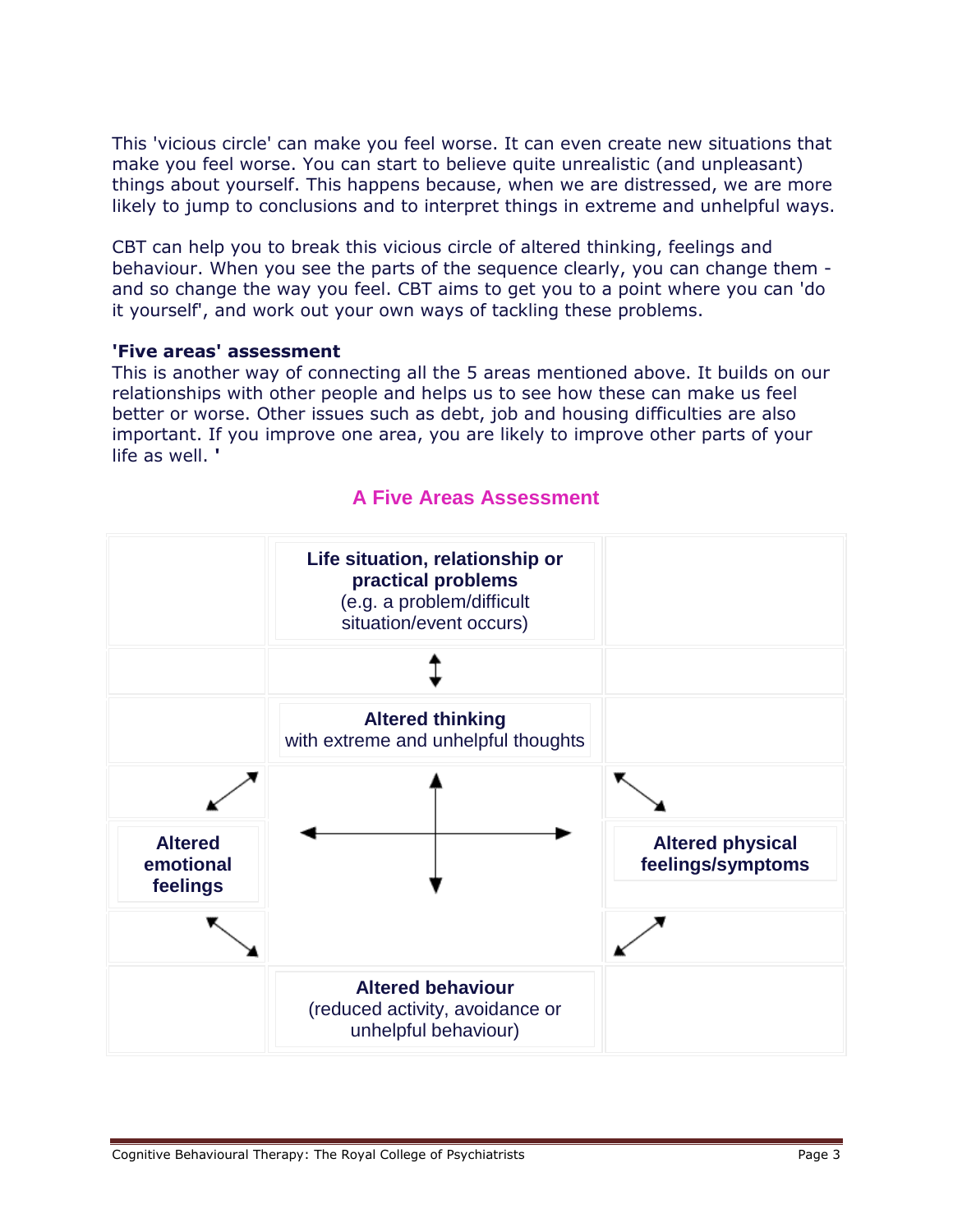# **What does CBT involve?**

#### **The sessions**

CBT can be done individually or with a group of people. It can also be done from a self-help book or computer programme. In England and Wales, two computerbased programmes have been approved for use by the NHS. [Fear Fighter](http://www.fearfighter.com/) is for people with phobias or panic attacks; [Beating the Blues](http://www.beatingtheblues.co.uk/) is for people with mild to moderate depression.

If you have individual therapy:

- You will usually meet with a therapist for between 5 and 20, weekly, or fortnightly sessions. Each session will last between 30 and 60 minutes.
- In the first 2-4 sessions, the therapist will check that you can use this sort of treatment and you will check that you feel comfortable with it.
- The therapist will also ask you questions about your past life and background. Although CBT concentrates on the here and now, at times you may need to talk about the past to understand how it is affecting you now.
- You decide what you want to deal with in the short, medium and long term.
- You and the therapist will usually start by agreeing on what to discuss that day.

## **The work**

- With the therapist, you break each problem down into its separate parts, as in the example above. To help this process, your therapist may ask you to keep a diary. This will help you to identify your individual patterns of thoughts, emotions, bodily feelings and actions.
- Together you will look at your thoughts, feelings and behaviours to work out:
	- if they are unrealistic or unhelpful
	- how they affect each other, and you.
- The therapist will then help you to work out how to change unhelpful thoughts and behaviours.
- It's easy to talk about doing something, much harder to actually do it. So, after you have identified what you can change, your therapist will recommend "homework" - you practise these changes in your everyday life. Depending on the situation, you might start to:
- question a self-critical or upsetting thought and replace it with a more helpful (and more realistic) one that you have developed in CBT
- recognise that you are about to do something that will make you feel worse and, instead, do something more helpful.
- At each meeting you discuss how you've got on since the last session. Your therapist can help with suggestions if any of the tasks seem too hard or don't seem to be helping.
- They will not ask you to do things you don't want to do you decide the pace of the treatment and what you will and won't try. The strength of CBT is that you can continue to practise and develop your skills even after the sessions have finished. This makes it less likely that your symptoms or problems will return.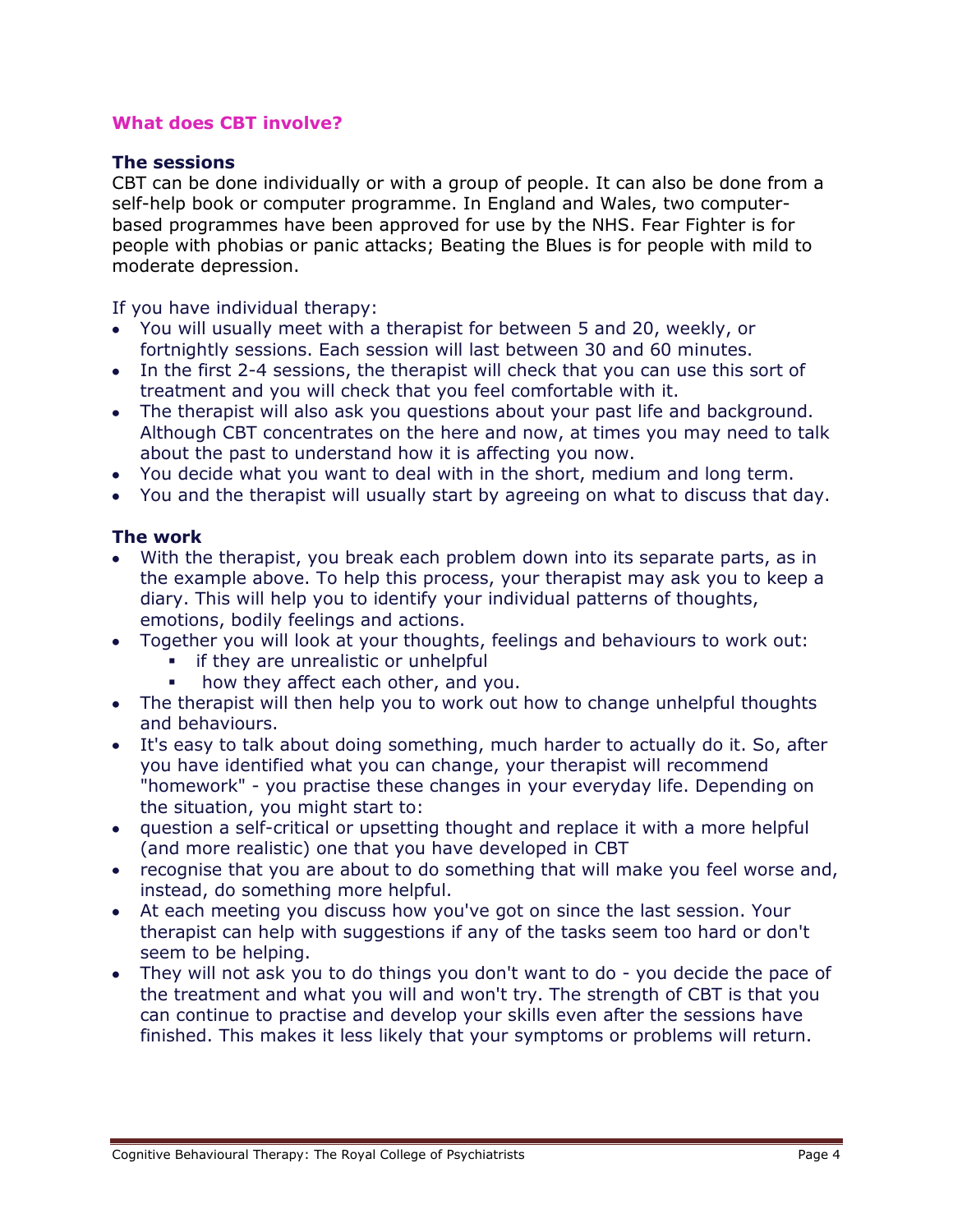# **How effective is CBT?**

- It is one of the most effective treatments for conditions where [anxiety](http://www.rcpsych.ac.uk/mentalhealthinfoforall/problems/anxietyphobias.aspx) or [depression](http://www.rcpsych.ac.uk/mentalhealthinformation/mentalhealthproblems/depression/depression.aspx) is the main problem.
- It is the most effective psychological treatment for moderate and severe depression.
- It is as effective as antidepressants for many types of depression.

# **What other treatments are there and how do they compare?**

CBT is used in many conditions, so it isn't possible to list them all in this leaflet. We will look at alternatives to the most common problems - anxiety and depression.

- CBT isn't for everyone and another type of talking treatment may work better for you.
- CBT is as effective as [antidepressants](http://www.rcpsych.ac.uk/mentalhealthinfoforall/problems/depression/antidepressants.aspx) for many forms of depression. It may be slightly more effective than antidepressants in treating anxiety.
- For severe depression, CBT should be used with antidepressant medication. When you are very low you may find it hard to change the way you think until the antidepressants have started to make you feel better.
- Tranquillisers should not be used as a long term treatment for anxiety. CBT is a better option.

## **Problems with CBT**

- CBT is not a quick fix. A therapist is like a personal trainer that advises and encourages - but cannot 'do' it for you.
- If you are feeling low, it can be difficult to concentrate and get motivated.
- To overcome anxiety, you need to confront it. This may lead you to feel more anxious for a short time.
- A good therapist will pace your sessions. You decide what you do together, so you stay in control.

## **How long will the treatment last?**

A course may be from 6 weeks to 6 months. It will depend on the type of problem and how it is working for you. The availability of CBT varies between different areas and there may be a waiting list for treatment.

## **What if the symptoms come back?**

There is always a risk that the anxiety or depression will return. If they do, your CBT skills should make it easier for you to control them. So, it is important to keep practising your CBT skills, even after you are feeling better. There is some research that suggests CBT may be better than antidepressants at preventing depression coming back. If necessary, you can have a "refresher" course.

#### **So what impact would CBT have on my life?**

Depression and anxiety are unpleasant. They can seriously affect your ability to work and enjoy life. CBT can help you to control the symptoms. It is unlikely to have a negative effect on your life, apart from the time you need to give up to do it.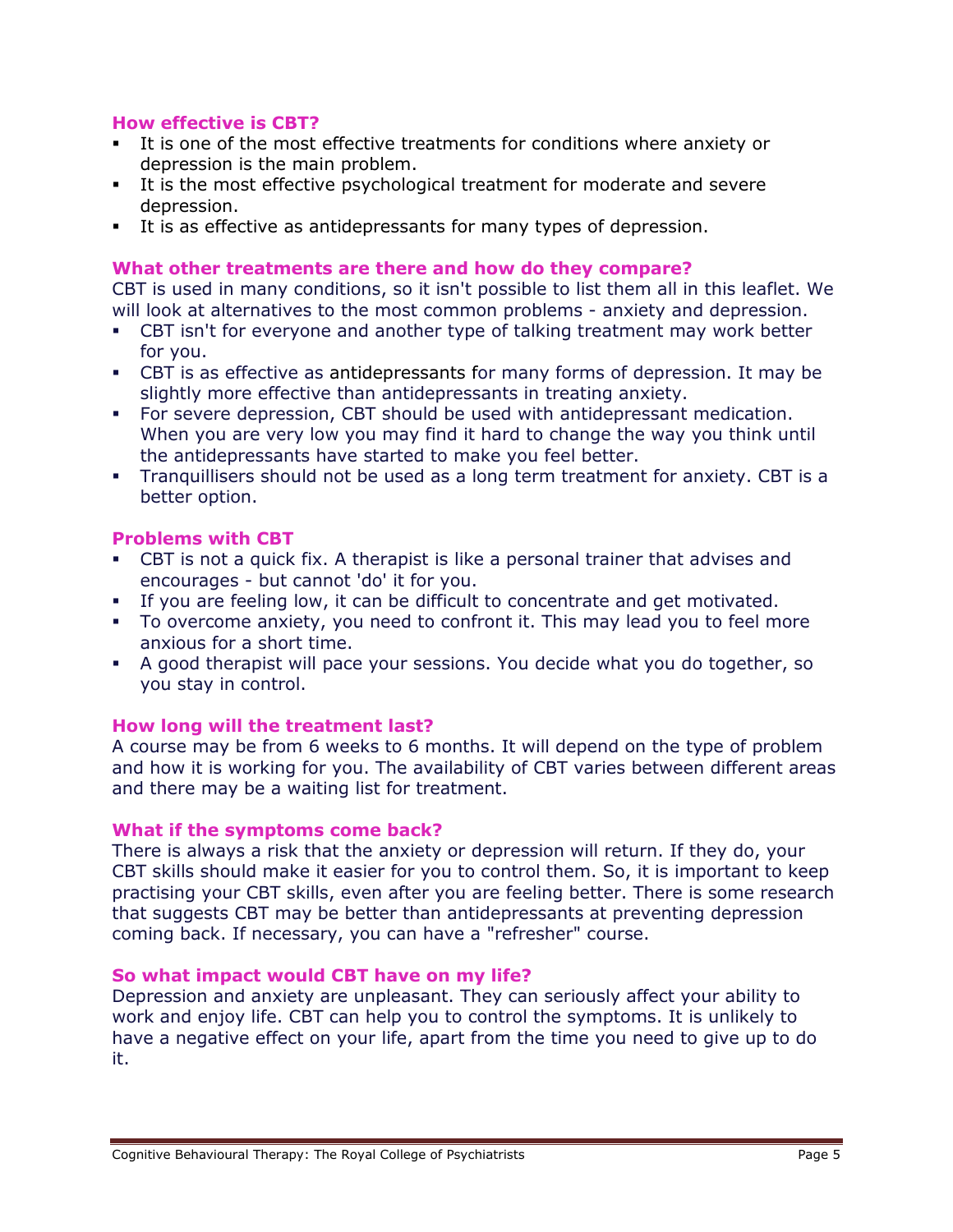## **How can I get CBT?**

- Speak to your GP. They may refer you to someone trained in CBT for example, a psychologist, nurse, social worker or psychiatrist.
- The [British Association for Behavioural and Cognitive Psychotherapies](http://www.babcp.com/) keeps a register of accredited therapists - www.babcp.com/.
- You can try 'self-help' using a book, internet programme or computerised CBT. This is more likely to work if you also receive support from a professional.

# **What will happen if I don't have CBT?**

You could discuss alternatives with your doctor. You could also:

- Read more about the treatment and its alternatives.
- If you want to "try before you buy", get hold of a self-help book or CD-Rom and see if it makes sense to you.
- Wait to see if you get better anyway you can always ask for CBT later if you change your mind.

| <b>CHANGE VIEW: 10 key facts about CBT</b>                                                                                                                                                                    |                                                                                                                                                |  |
|---------------------------------------------------------------------------------------------------------------------------------------------------------------------------------------------------------------|------------------------------------------------------------------------------------------------------------------------------------------------|--|
|                                                                                                                                                                                                               |                                                                                                                                                |  |
| <b>Change: your thoughts and actions</b><br>Homework: practice makes perfect<br>Action: don't just talk, do!<br>Need: pinpoint the problem<br><b>Goals: move towards them</b><br>Evidence: shows CBT can work | View: events from another angle<br>I can do it: self-help approach<br>Experience: test out your beliefs<br>Write it down: to remember progress |  |

## **Useful CBT web links**

#### **[British Association for Behavioural and Cognitive Psychotherapies](http://www.rcpsych.ac.uk/http:/www.babcp.com%20/)**: www.babcp.com

**[Beating the Blues](http://www.beatingtheblues.co.uk/)**: [www.beatingtheblues.co.uk/](http://www.beatingtheblues.co.uk/)

## **Further reading**

## **The 'Overcoming' series,** *[Constable and Robinson](http://www.overcoming.co.uk/)*

A large series of self-help books which use the theories and concepts of CBT to help people overcome many common problems. Titles include: overcoming social anxiety and shyness, overcoming depression and overcoming low self-esteem.

Blenkiron P. (2010) Stories and analogies in Cognitive Behavioutal Therapy, Wiley Blackwell.

## **Free online CBT resources:**

**[MoodGYM](http://www.moodgym.anu.edu.au/welcome)**: Information, quizzes, games and skills training to help prevent depression: [www.moodgym.anu.edu.au/](http://www.moodgym.anu.edu.au/)

**[Living Life to the Full](http://www.livinglifetothefull.com/)**: Free online life skills course for people feeling distressed and their carers. Helps you understand why you feel as you do and make changes in your thinking, activities, sleep and relationships: www.livinglifetothefull.com/